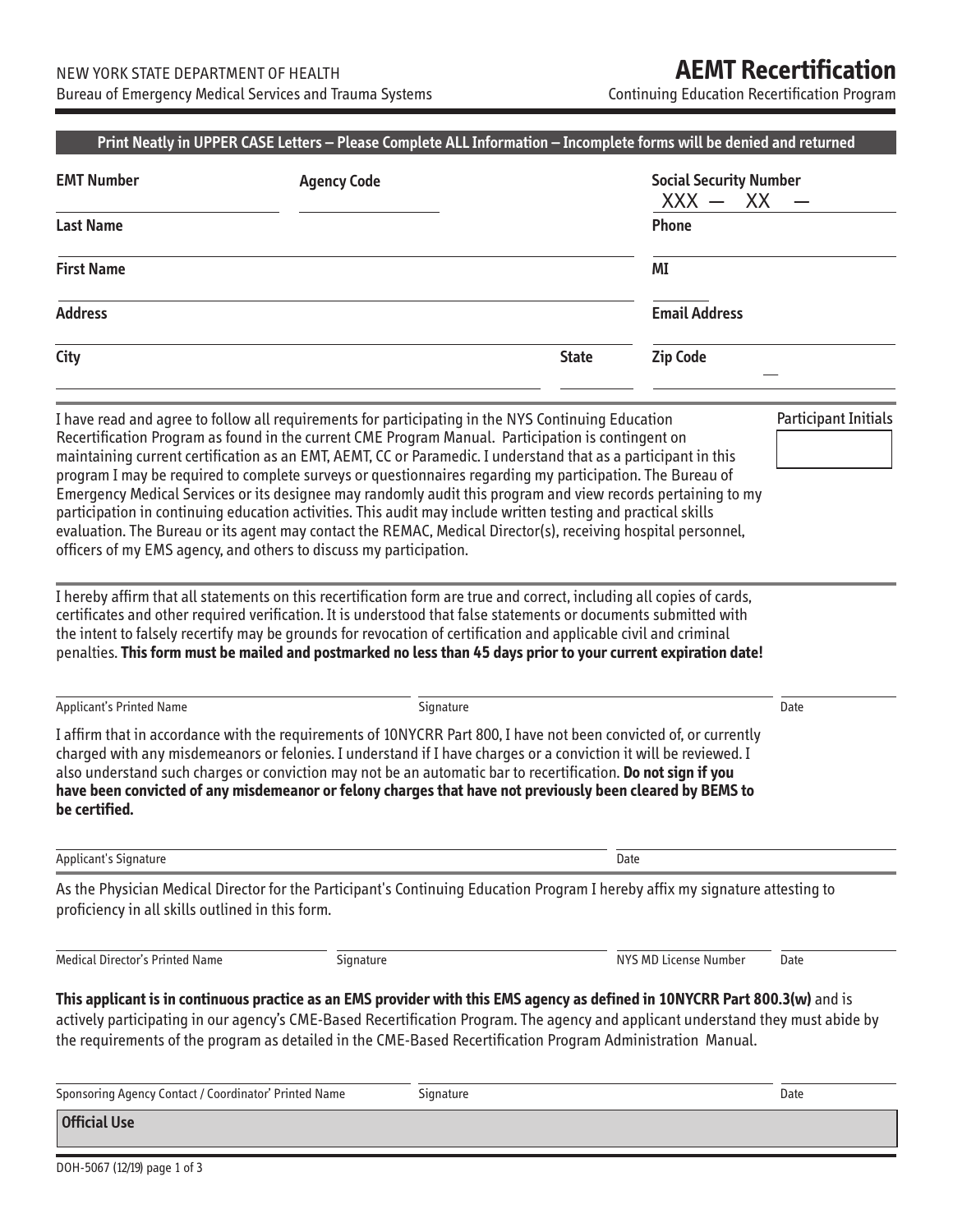| <b>Last Name</b>                                     |                                 |                               |             | <b>First Name</b> |                          |  |  |  |
|------------------------------------------------------|---------------------------------|-------------------------------|-------------|-------------------|--------------------------|--|--|--|
| <b>AEMT Refresher Training - 25 Hours</b>            |                                 |                               |             |                   |                          |  |  |  |
| <b>Topic Area</b>                                    | <b>Required</b><br><b>Hours</b> | <b>Hours</b><br><b>Earned</b> | <b>Date</b> | <b>Course</b>     | Source/<br><b>Method</b> |  |  |  |
| Preparatory                                          | $1.0$                           |                               |             |                   |                          |  |  |  |
| Airway                                               | 2.0                             |                               |             |                   |                          |  |  |  |
| Pharmacology, Med. Admin.,<br><b>Emergency Meds.</b> | 2.0                             |                               |             |                   |                          |  |  |  |
| Immunology                                           | 1.0                             |                               |             |                   |                          |  |  |  |
| <b>Toxicology</b>                                    | 0.5                             |                               |             |                   |                          |  |  |  |
| <b>Endocrine</b>                                     | $1.0$                           |                               |             |                   |                          |  |  |  |
| Neurology                                            | 0.5                             |                               |             |                   |                          |  |  |  |
| Abdominal, Geni-Renal,<br>GI, Hematology             | 1.0                             |                               |             |                   |                          |  |  |  |
| Respiratory                                          | 2.0                             |                               |             |                   |                          |  |  |  |
| Psychiatric                                          | 1.0                             |                               |             |                   |                          |  |  |  |
| Cardiology                                           | 2.0                             |                               |             |                   |                          |  |  |  |
| <b>Shock &amp; Resuscitation</b>                     | 3.0                             |                               |             |                   |                          |  |  |  |
| <b>Trauma</b>                                        | 3.0                             |                               |             |                   |                          |  |  |  |
| Geriatrics                                           | 1.5                             |                               |             |                   |                          |  |  |  |
|                                                      |                                 |                               |             |                   |                          |  |  |  |
| OB, Neonate, Pediatrics                              | $1.5\,$                         |                               |             |                   |                          |  |  |  |
|                                                      |                                 |                               |             |                   |                          |  |  |  |
| <b>Special Needs Pt.</b>                             | $1.0\,$                         |                               |             |                   |                          |  |  |  |
| <b>EMS Operations</b>                                | $1.0\,$                         |                               |             |                   |                          |  |  |  |
| <b>TOTALS</b>                                        | 25.0                            |                               |             |                   |                          |  |  |  |
|                                                      |                                 |                               |             |                   |                          |  |  |  |
| <b>CIC Signature</b>                                 |                                 |                               |             |                   |                          |  |  |  |

CIC Print Name

## CIC Number

DOH-5067 (12/19) page 2 of 3